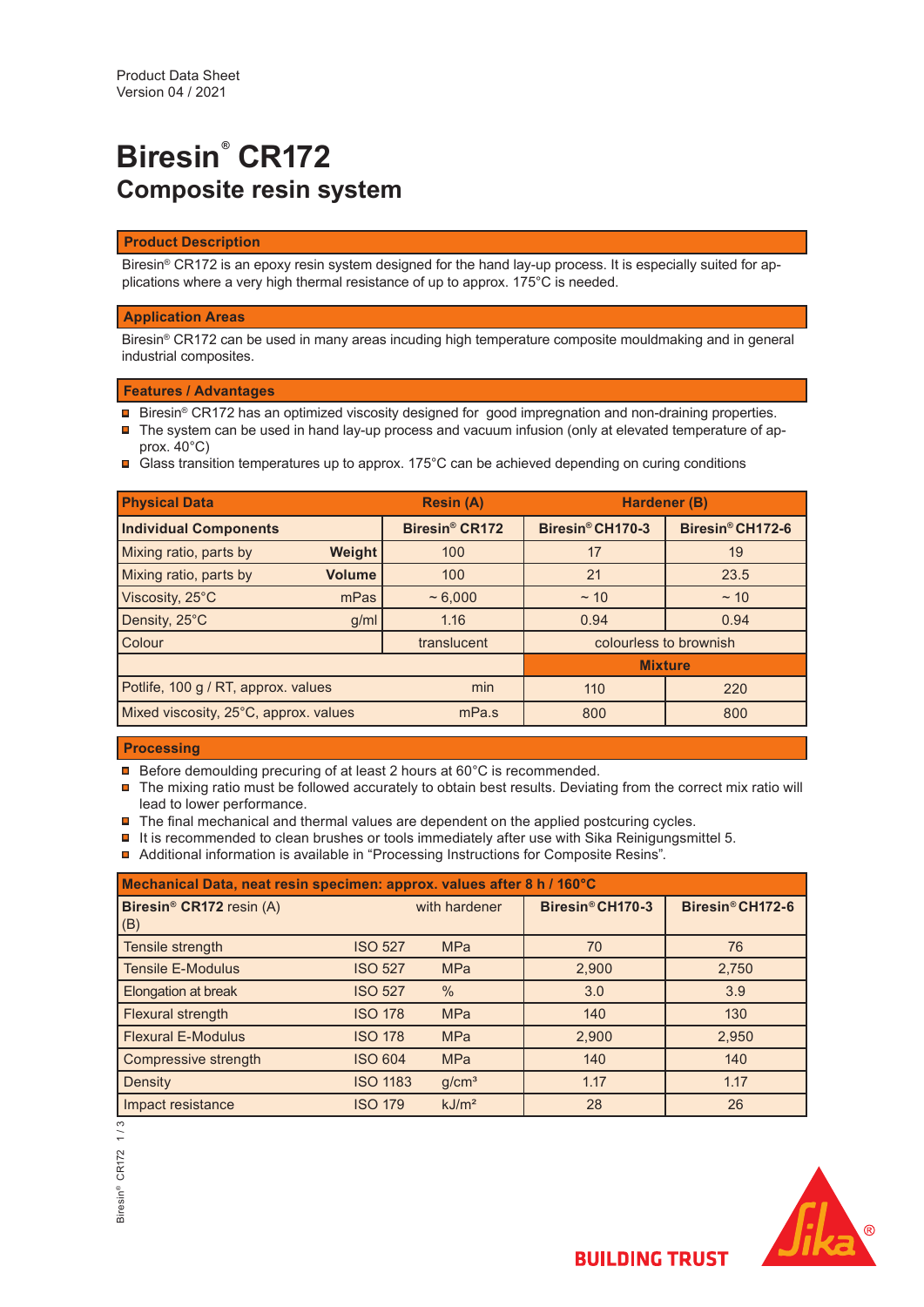#### **Postcuring**

The suitable cure cycle and the attainable mechanical and thermal values depend on various factors, such as laminate thickness, fibre volume, reactivity of the resin system etc.

An appropriate cure cycle could look as follows:

- Heat-up rate of ca. 0.2°C/Minute until approx. 10°C below the required glass transition temperature (Tg)
- Followed by a dwell at that temperature of between 2 and 12 hours.
- **Part(s)** should then be cooled at  $\sim 0.5^{\circ}$ C per minute

The specific postcure should be adapted to the required technical and economic requirements.

To measure the mechanical performance of the resin system a Sika Advanced Resins standard cycle is used to ensure that the full Tg potential of the system in question is reached.

| Thermal Data, neat resin specimen: approx. values after 8 h / 160°C |                                  |                              |                              |  |  |  |
|---------------------------------------------------------------------|----------------------------------|------------------------------|------------------------------|--|--|--|
| Biresin <sup>®</sup> CR172 resin (A)<br>(B)                         | with hardener                    | Biresin <sup>®</sup> CH170-3 | Biresin <sup>®</sup> CH172-6 |  |  |  |
| <b>Heat distortion temperature</b>                                  | $^{\circ}$ C<br><b>ISO 75A</b>   | ~162                         | ~165                         |  |  |  |
|                                                                     | $^{\circ}$ C<br><b>ISO 75B</b>   | ~168                         | ~170                         |  |  |  |
| <b>Glass transition temperature</b>                                 | $^{\circ}$ C<br><b>ISO 11357</b> | ~170                         | ~174                         |  |  |  |

| Packaging (net weight, kg)                |      |     |    |     |
|-------------------------------------------|------|-----|----|-----|
| Biresin <sup>®</sup> CR172 resin (A)      | 1000 |     |    | 10  |
| Biresin <sup>®</sup> CH170-3 hardener (B) |      | 180 | 16 | 17  |
| Biresin <sup>®</sup> CH172-6 hardener (B) | 900  | 180 |    | 1.9 |

#### **Storage**

 Minimum shelf life of Biresin® CR172 resin (A) is 24 months and of Biresin® CH170-3 hardener (B) and Biresin® CH172-6 hardener (B) is 12 months under room conditions (18 - 25°C), when stored in original unopened containers.

- After prolonged storage at low temperature, crystallisation of resin (A) may occur. This is easily removed by warming up for a sufficient time at a minimum of 60°C.
- $\blacksquare$ Containers must be closed tightly immediately after use. The residual material needs to be used up as soon as possible.

#### **Health and Safety Information**

For information and advice on the safe handling, storage and disposal of chemical products, users shall refer to the most recent Safety Data Sheet (SDS) containing physical, ecological, toxicological and other safety related data.

#### **Disposal considerations**

Product Recommendations: Must be disposed of in a special waste disposal unit in accordance with the corresponding regulations.

Packaging Recommendations: Completely emptied packagings can be given for recycling. Packaging that cannot be cleaned should be disposed of as product waste.

#### **Value Bases**

All technical data stated in this Product Data Sheet are based on laboratory tests. Actual measured data may vary due to circumstances beyond our control.